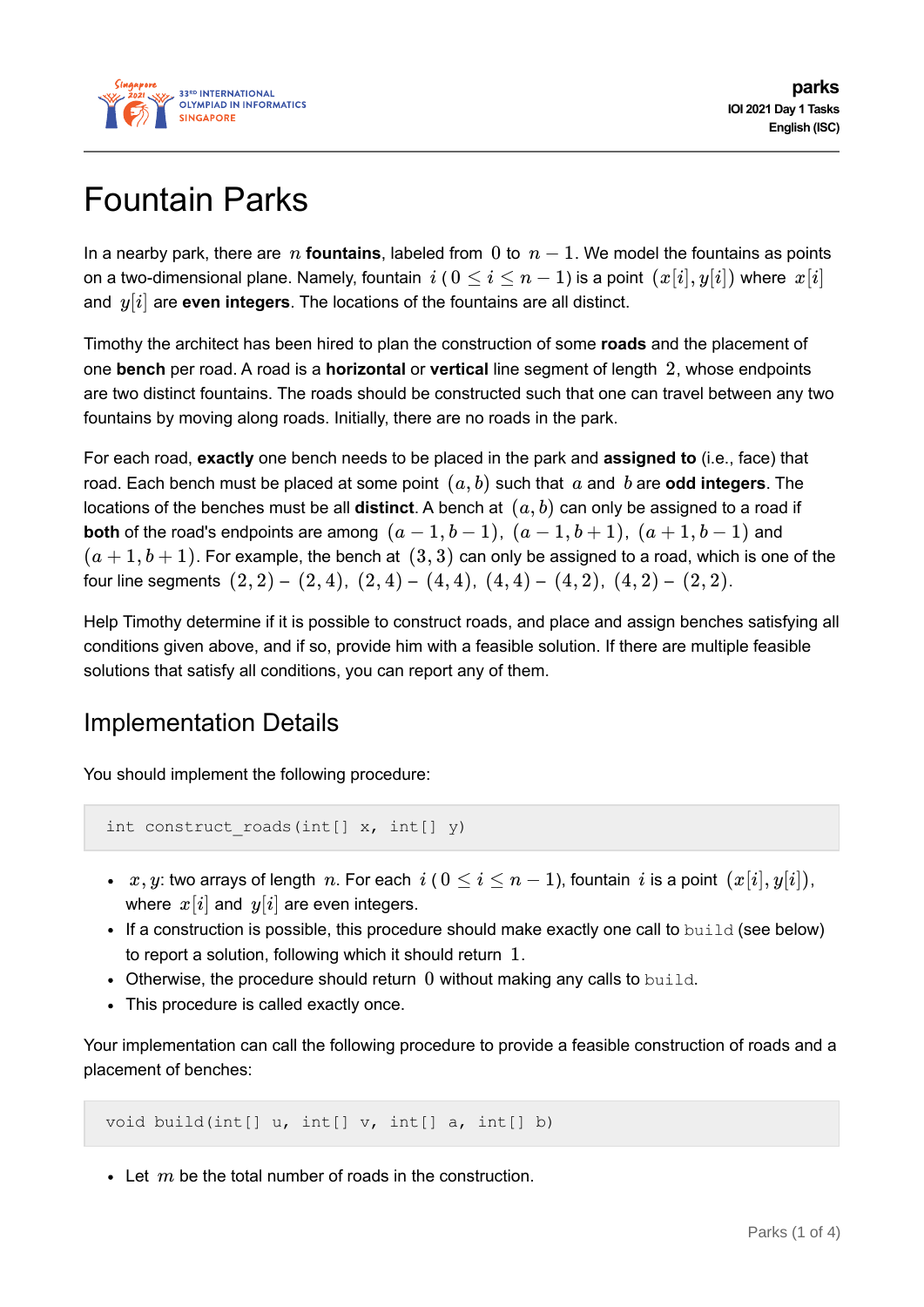- $u, v$ : two arrays of length  $m$ , representing the roads to be constructed. These roads are labeled from 0 to  $m-1$ . For each  $j$  ( $0 \le j \le m-1$ ), road  $j$  connects fountains  $u[j]$  and  $v[j]$ . Each road must be a horizontal or vertical line segment of length 2. Any two distinct roads can have at most one point in common (a fountain). Once the roads are constructed, it should be possible to travel between any two fountains by moving along roads.
- *a*, *b*: two arrays of length *m*, representing the benches. For each *j* ( $0 \le j \le m 1$ ), a bench is placed at  $(a[j], b[j])$ , and is assigned to road j. No two distinct benches can have the same location.

### Examples

Example 1

Consider the following call:

construct roads( $[4, 4, 6, 4, 2]$ ,  $[4, 6, 4, 2, 4]$ )

This means that there are 5 fountains:

- fountain 0 is located at  $(4, 4)$ ,
- fountain 1 is located at  $(4, 6)$ ,
- fountain 2 is located at  $(6, 4)$ ,
- fountain 3 is located at  $(4, 2)$ ,
- fountain 4 is located at  $(2, 4)$ .

It is possible to construct the following 4 roads, where each road connects two fountains, and place the corresponding benches:

| <b>Road label</b> | Labels of the fountains the road connects | Location of the assigned bench |
|-------------------|-------------------------------------------|--------------------------------|
|                   | 0, 2                                      | (5, 5)                         |
|                   | 0,1                                       | (3, 5)                         |
|                   | 3,0                                       | (5,3)                          |
|                   | 4,0                                       | (3,3)                          |

This solution corresponds to the following diagram: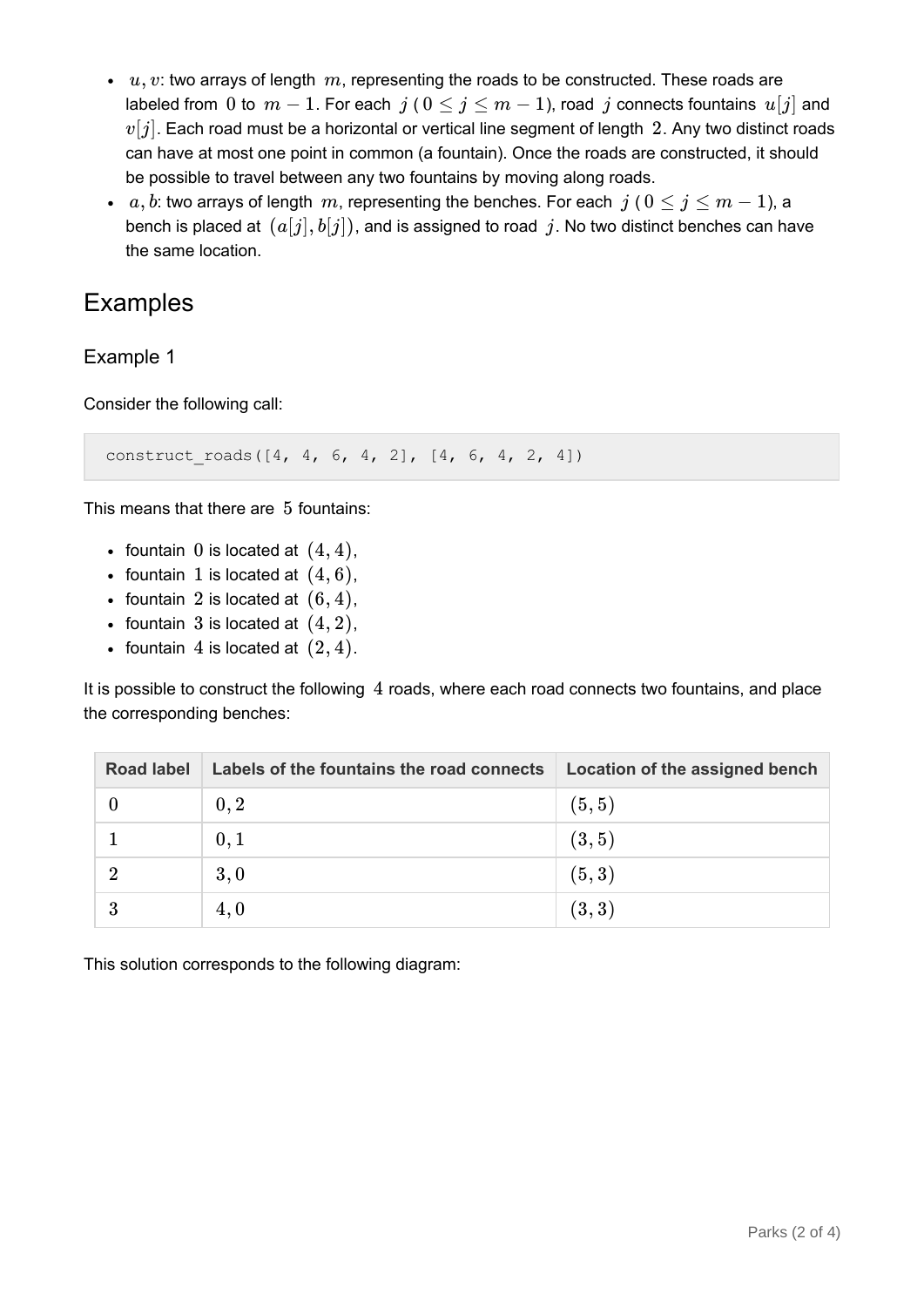

To report this solution, construct roads should make the following call:

 $\bullet$  build([0, 0, 3, 4], [2, 1, 0, 0], [5, 3, 5, 3], [5, 5, 3, 3])

It should then return 1.

Note that in this case, there are multiple solutions that satisfy the requirements, all of which would be considered correct. For example, it is also correct to call build( $[1, 2, 3, 4]$ ,  $[0, 0, 0, 0]$ , [5, 5, 3, 3], [5, 3, 3, 5]) and then return 1.

#### Example 2

Consider the following call:

```
construct roads([2, 4], [2, 6])
```
Fountain 0 is located at  $(2, 2)$  and fountain 1 is located at  $(4, 6)$ . Since there is no way to construct roads that satisfy the requirements, construct roads should return 0 without making any